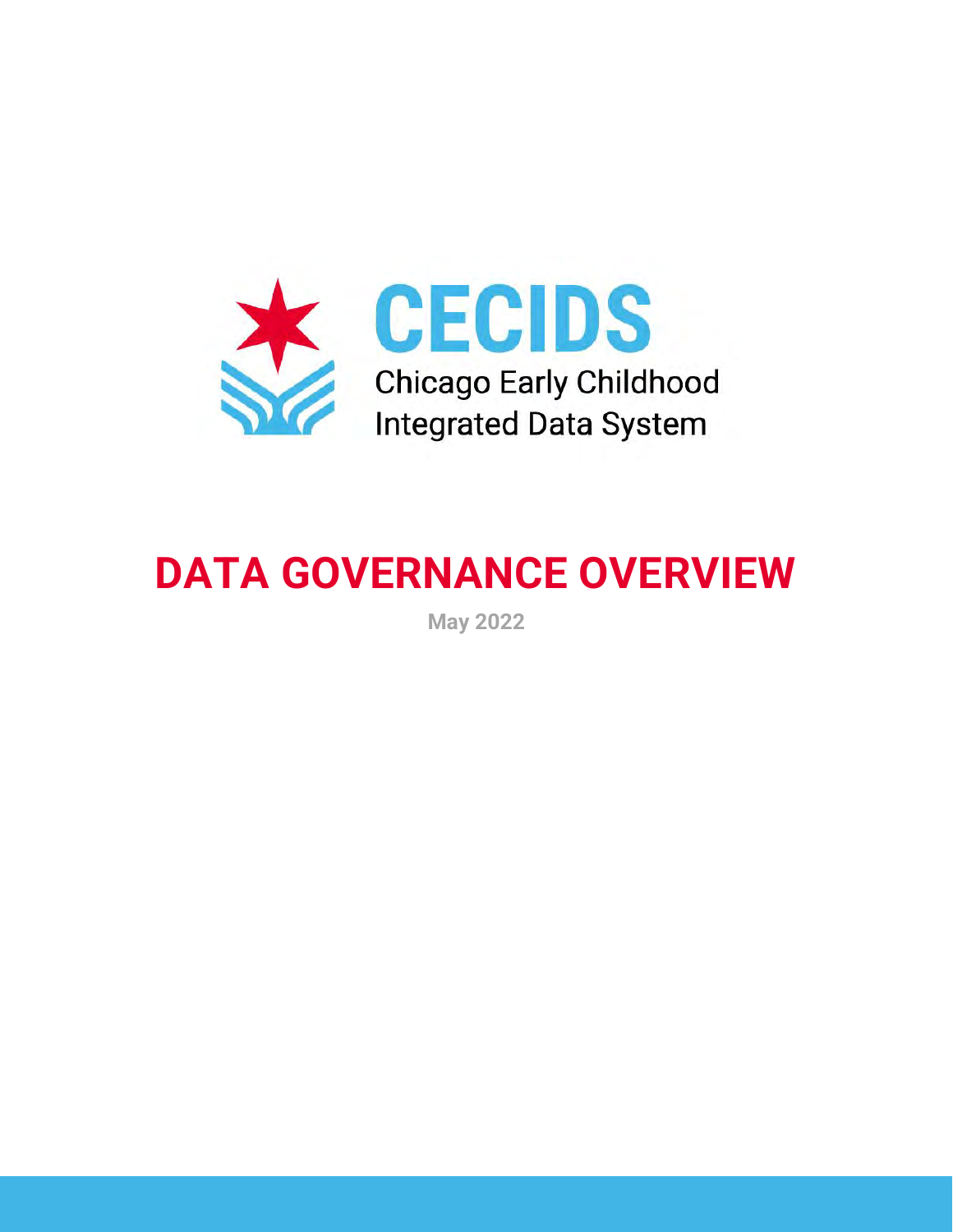## **1. Introduction**

For the Chicago Early Childhood Integrated Data System (CECIDS) to produce the desired impact, the system needs a governance structure that can support the ongoing use of integrated data across all available systems for publicly funded early childhood and care (ECEC) in Chicago. The success of the CECIDS will require a continued focus on the collective benefit of data integration and utilization, and the value to the entire system of having broad participation from all entities responsible for the administration of ECEC data (referred to as "Data Governors" in this data governance model). It will also require a design that supports collaboration among Data Governors so each entity is advancing its own mission while contributing to CECIDS' overall success.

The governance model for the CECIDS is guided by a set of overarching guiding principles and goals, as set forth in Section 2. These guiding principles and goals are incorporated into the Agreement for the Governance of the CECIDS (Governance Agreement), described in Section 3, among all Data Governors that serves as the chartering document for the CECIDS governance framework. The second key governance agreement is the Data Contributor and Participation Agreement (DCPA), described in Section 4, between each Data Governor and Northern Illinois University (NIU), serving as the Technical Administrator of the CECIDS. Please note this overview provides a summary of the Governance Agreement and DCPA and readers should review the full text of both agreements to understand their full terms and parameters.

While the governance plan is created specifically for CECIDS, it is intended to serve as a model for early childhood data collaboratives across the State of Illinois. The governance agreements can serve as templates for replication for other regions also seeking to develop a local-state partnership for robust integration and analysis of ECEC data.

# **2. Data Governance Guiding Principles and Goals**

The overarching goal of the CECIDS is to improve ECEC services to children and families in Chicago. In striving to advance this overarching goal, the Early Childhood Data Infrastructure Launch Committee has informed the development of the guiding principles in Figure 1 for the CECIDS governance system. These guiding principles have in turn shaped more specific goal statements for the governance framework set forth in Figure 2. Together, the guiding principles and goals frame and inform the leadership structure and governance model in the Governance Agreement, and the relationship between NIU and each Data Governor through the DCPA.

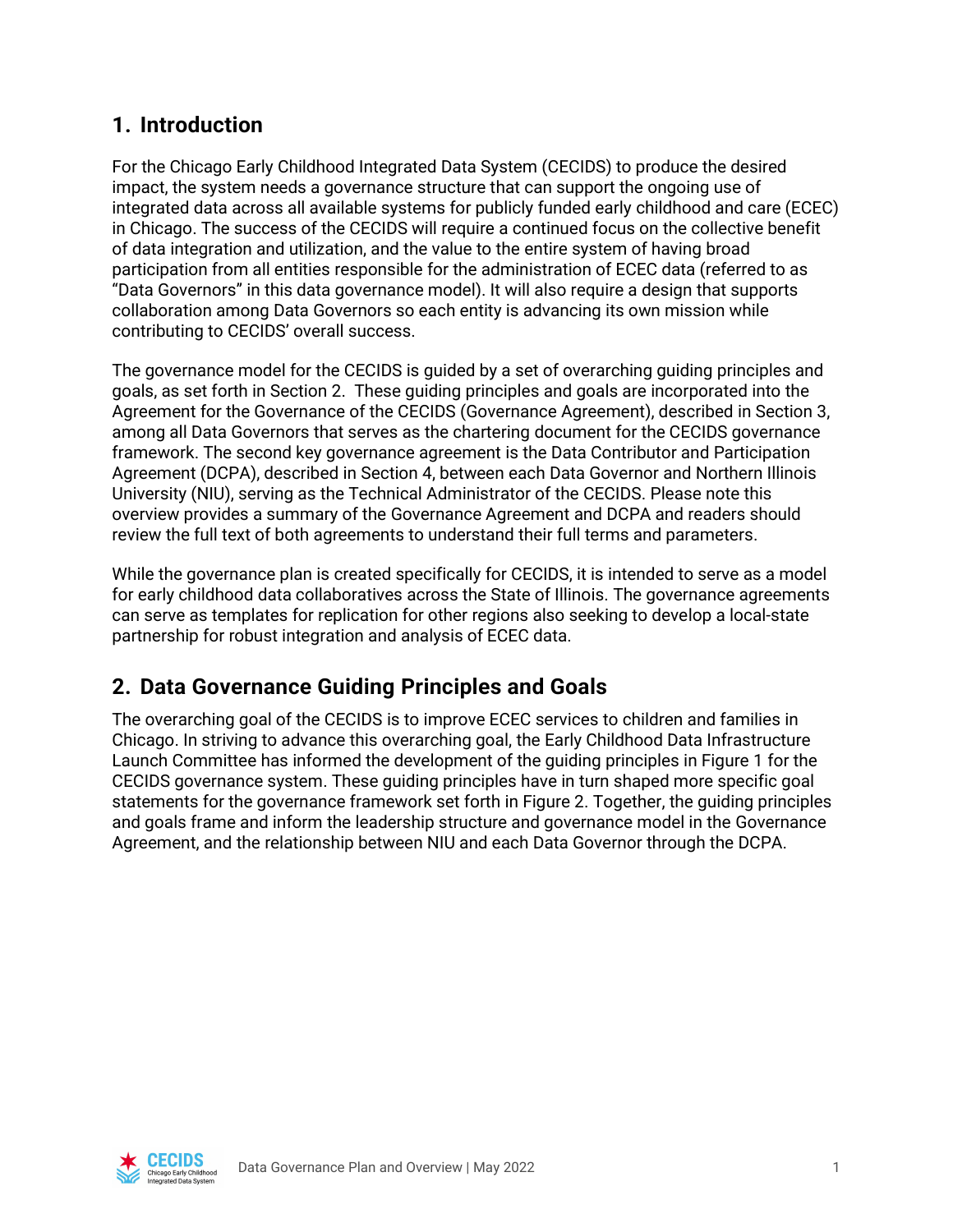## FIGURE 1: CECIDS GUIDING PRINCIPLES

As Chicago institutions and entities committed to using data to achieve better early childhood outcomes we agree to the following guiding principles that describe the human capital, commitment, and effort it takes to translate the data into meaningful policy and practice change.

- Pursue greater visibility into the needs and experiences of **all children** birth through five in Chicago.
- Use data as a powerful tool to achieve **more equitable outcomes** for children, and more equitable distribution of resources where they are needed most.
- Ensure that the **voices of communities and families** are integrated into the effort throughout, from informing the measures selected, the collection of data, to -ee-creation of a-research agendas, to governance, to usage.
- **Build trust** in a data governance model with well-defined roles and decision-making protocols, as well as clear and transparent processes for ingesting, analyzing, and sharing data with stakeholders.
- Ensure data are made available to **all early childhood stakeholders**, including families, program administrators, funders, advocates and policy-makers, in ways that are most valuable to them.
- Establish a clear and transparent delineation of what data, statistics, and findings can be **shared publicly** to the extent allowable under state and federal law.
- Leverage the latest technology to allow **greater real-time access** to data across the system in forms that are accessible and actionable.
- **Build data literacy** and analytic capacity, at all levels, to contextualize information and identify root causes of inequities.
- Promote use of data for **continuous quality improvement** to track outcomes and achieve goals and support policy and practice priorities

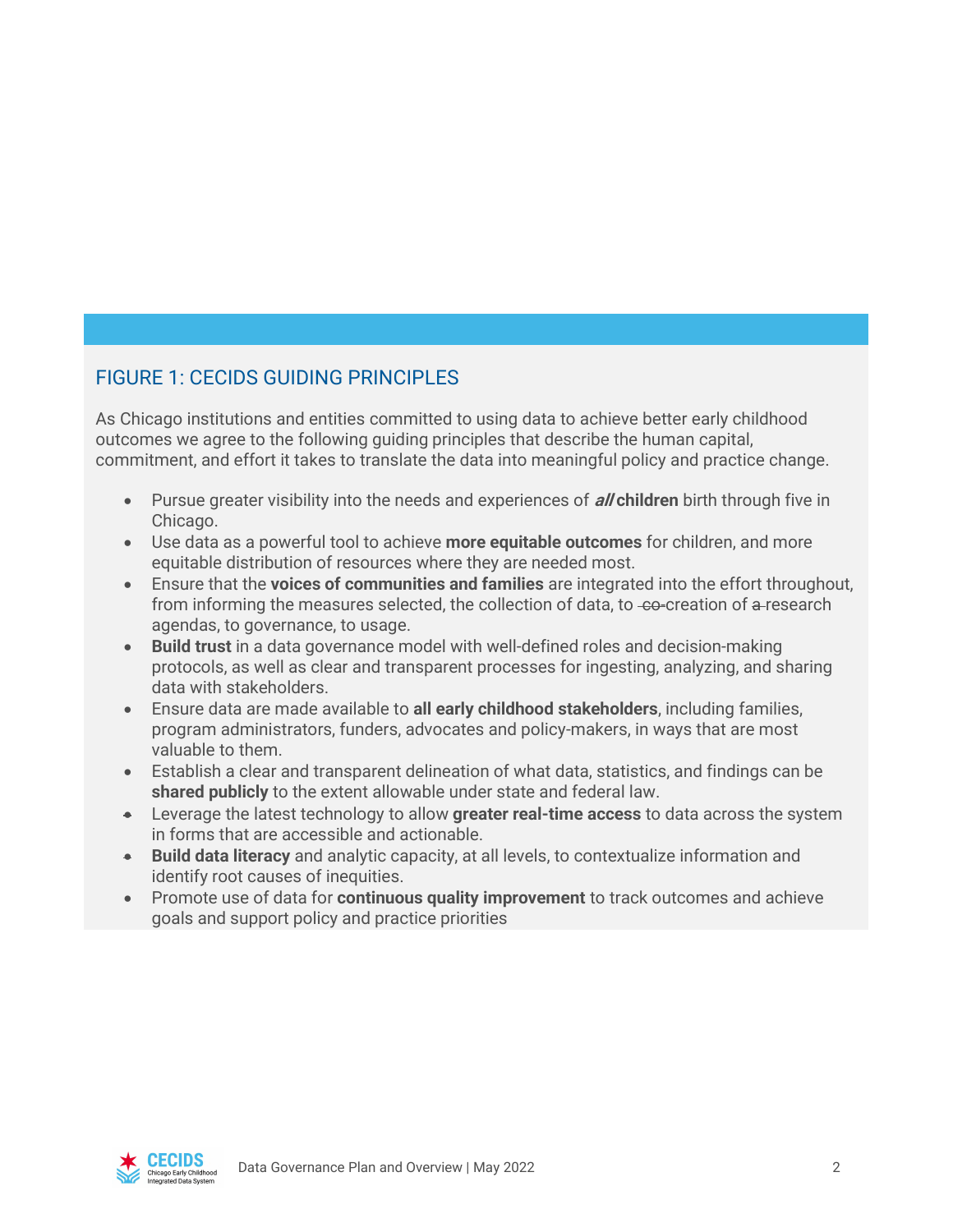## FIGURE 2: GOALS FOR CECIDS GOVERNANCE FRAMEWORK

- 1. Gaining **greater visibility into the needs and outcomes** of children across Chicago participating in ECEC programs and services.
- 2. Establishing a **common technology platform using industry-leading technologies** for efficient, timely analysis and reporting of integrated ECEC data addressing the Guiding Principles and involving multiple Data Governors.
- 3. **Leveraging enhancements to state-level early childhood data systems** through the Illinois Longitudinal Data System ("ILDS").
- 4. **Building on the successes of the data warehouse** recently developed by DFSS, and recent improvements in data integration between CPS and DFSS.
- 5. Developing and administering a CECIDS that provides:
	- i. **Analyses and public reporting** aligned to the use cases developed by the DFSS data warehouse launch committee and other needs identified by the Data Governors and other ECEC stakeholders;
	- ii. Access to **data supporting management and oversight of ECEC programs** by Data Governors;
	- iii. Access to **data supporting ECEC administration, policy-making, and investment monitoring** by city and state agencies, system administrators, program managers, and funders;
	- iv. Information for **site-level operational supports** and **federal and state ECEC reporting needs**; and
	- v. Access to **data useful for ECEC analytics, research, and evaluation**.

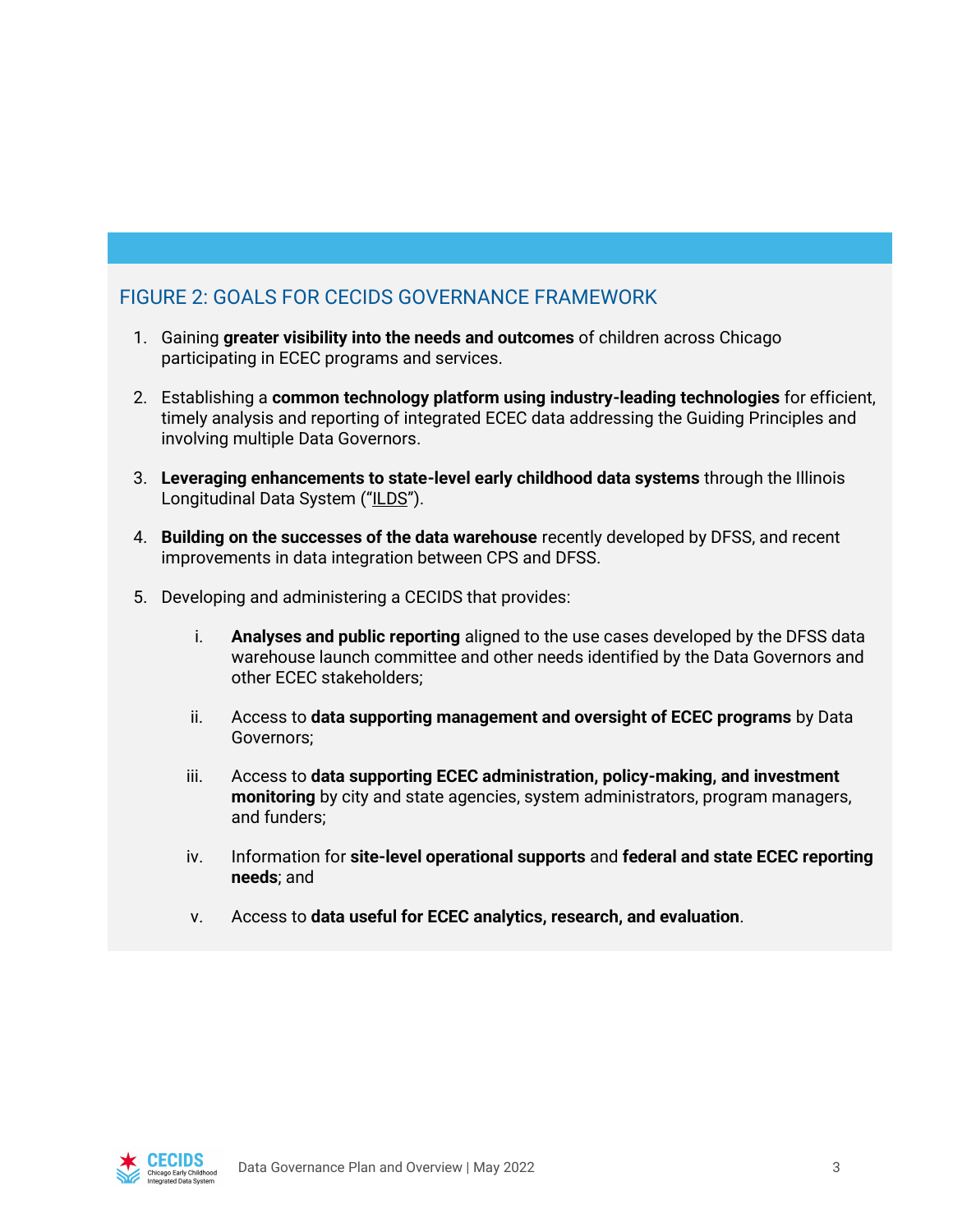# **3. Governance Agreement**

The Governance Agreement serves as the chartering agreement for the CECIDS among the following "Data Governors": (i) the City of Chicago, on behalf of the Department of Family and Support Services and the Mayor's Office; (ii) Chicago Public Schools; (iii) the Illinois Network of Child Care Resource and Referral Agencies (INCCRRA), on behalf of its Birth to Five Illinois department; and (iv) each recipient of Head Start funding in the City of Chicago, other than DFSS (Head Start Recipients). The Governance Agreement codifies the guiding principles and goals described above. It also:

- Establishes an Executive Committee to govern and oversee the CECIDS;
- Provides for the designation of the Technical Administrator to provide technical capacity and infrastructure for the CECIDS, with Northern Illinois University (NIU) identified as the initial Technical Administrator; and
- Commits the parties to participate in the governance of the CECIDS in accordance with the Governance Agreement.

The Executive Committee is comprised of two tiers of membership: a Data Governors Tier and a Stakeholders Tier. (See **Figure 3,** Executive Committee Structure.) The Executive Committee has three Co-Chairs: the Mayor's Office representative, a representative from among the Head Start Recipients, and an at-large member appointed jointly by all Data Governors. The Data Governors Tier includes CPS, DFSS, a representative of Birth to Five Illinois appointed by INCCRRA, and Head Start Recipients that have entered into a DCPA with NIU. Under the Governance Agreement, the Data Governors Tier is responsible for:

- Overseeing the Technical Administrator;
- Determining the technical scope and budget (with the caveat that the Governance Agreement does not commit any party to make expenditures in support of the CECIDS);
- Determining standards and business rules for the operation of the CECIDS and procedures for data access and use;
- Making final decisions on data products and use cases, with consideration given to the input of the full Executive Committee; and
- Determining procedures for the review and comment on any research, report, or analysis of CECIDS data prior to publication.

The Stakeholders Tier members, together with the Data Governors Tier, are responsible for:

- Overseeing the incorporation of the guiding principles and goals in the CECIDS' development and administration;
- Recommending priorities for use cases and data products;
- Overseeing stakeholder engagement processes;
- Developing, advancing, and managing a research agenda; and
- Proposing new members of the Stakeholders Tier.

In addition, the Co-Chairs are empowered to establish standing or ad hoc work groups to advise and support the CECIDS. The Governance Agreement specifically calls for three work groups: one addressing the technical operations of the CECIDS; one to develop, advance, and manage an ECEC research agenda; and one for stakeholder engagement.

Finally, the Governance Agreement establishes certain obligations and rights of Data Governors with respect to their participation in the CECIDS. Data Governors are expected to align

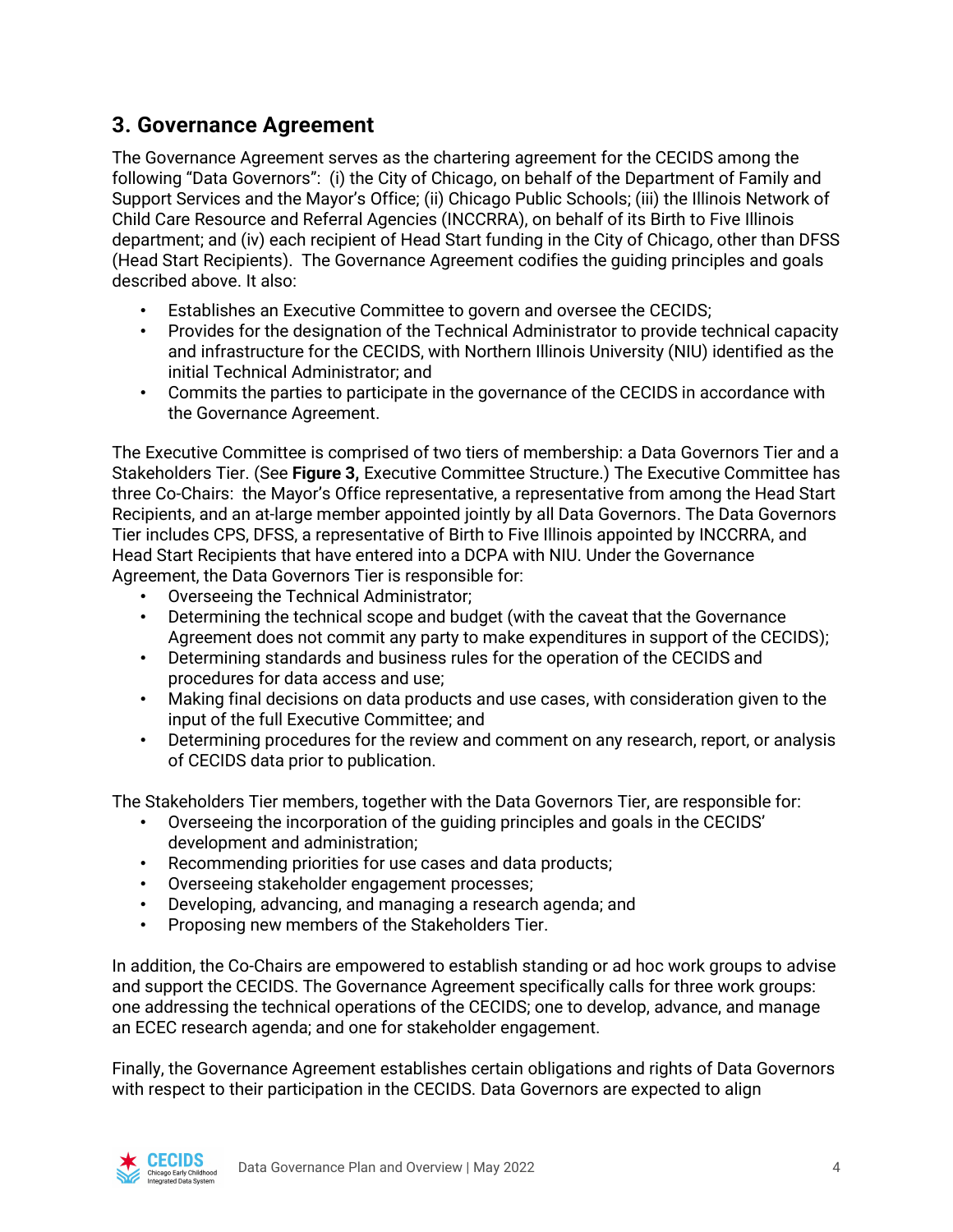## FIGURE 3: EXECUTIVE COMMITTEE STRUCTURE



#### FIGURE 4: CECIDS GOVERNANCE ROLES AND RESPONSIBILITIES

| <b>Roles</b>                               | <b>Responsibilities</b>                                                                                                                                                                                                                                                                                                                                                 | <b>Anticipated Meeting Frequency</b>                                                                                                         |
|--------------------------------------------|-------------------------------------------------------------------------------------------------------------------------------------------------------------------------------------------------------------------------------------------------------------------------------------------------------------------------------------------------------------------------|----------------------------------------------------------------------------------------------------------------------------------------------|
| Co-Chairs                                  | While not specified in the Governance Agreement,<br>While not specified in the Governance<br>Agreement, anticipated to meet monthly<br>the Co-Chairs are anticipated to shape the agenda<br>for meetings of the Data Governors and of the full<br>Executive Committee, establish and oversee work<br>groups as needed, and steer the overall direction of<br>the CECIDS |                                                                                                                                              |
| Data<br>Governors<br><b>Tier Members</b>   | Responsibilities described in Section IV.B of<br>Governance Agreement and summarized above in<br>this document                                                                                                                                                                                                                                                          | While not specified in the Governance<br>Agreement, anticipated to meet monthly<br>except for months of full Executive<br>Committee meetings |
| <b>Stakeholders</b><br><b>Tier Members</b> | Responsibilities described in Section IV.C of<br>Governance Agreement and summarized above in<br>this document                                                                                                                                                                                                                                                          | At least two full Executive Committee<br>meetings each year per Governance<br>Agreement; anticipate quarterly for at<br>least first year     |
| Work Group<br><b>Members</b>               | Based on the charge to the Work Group established<br>by the Co-Chairs                                                                                                                                                                                                                                                                                                   | As designated by Co-Chairs                                                                                                                   |

coordinate data initiatives with the CECIDS, participate in the Executive Committee and work groups, (except for INCCRRA) enter into a DCPA with the Technical Administrator, and adhere to standards and processes approved by the Data Governors Tier. The Governance Agreement

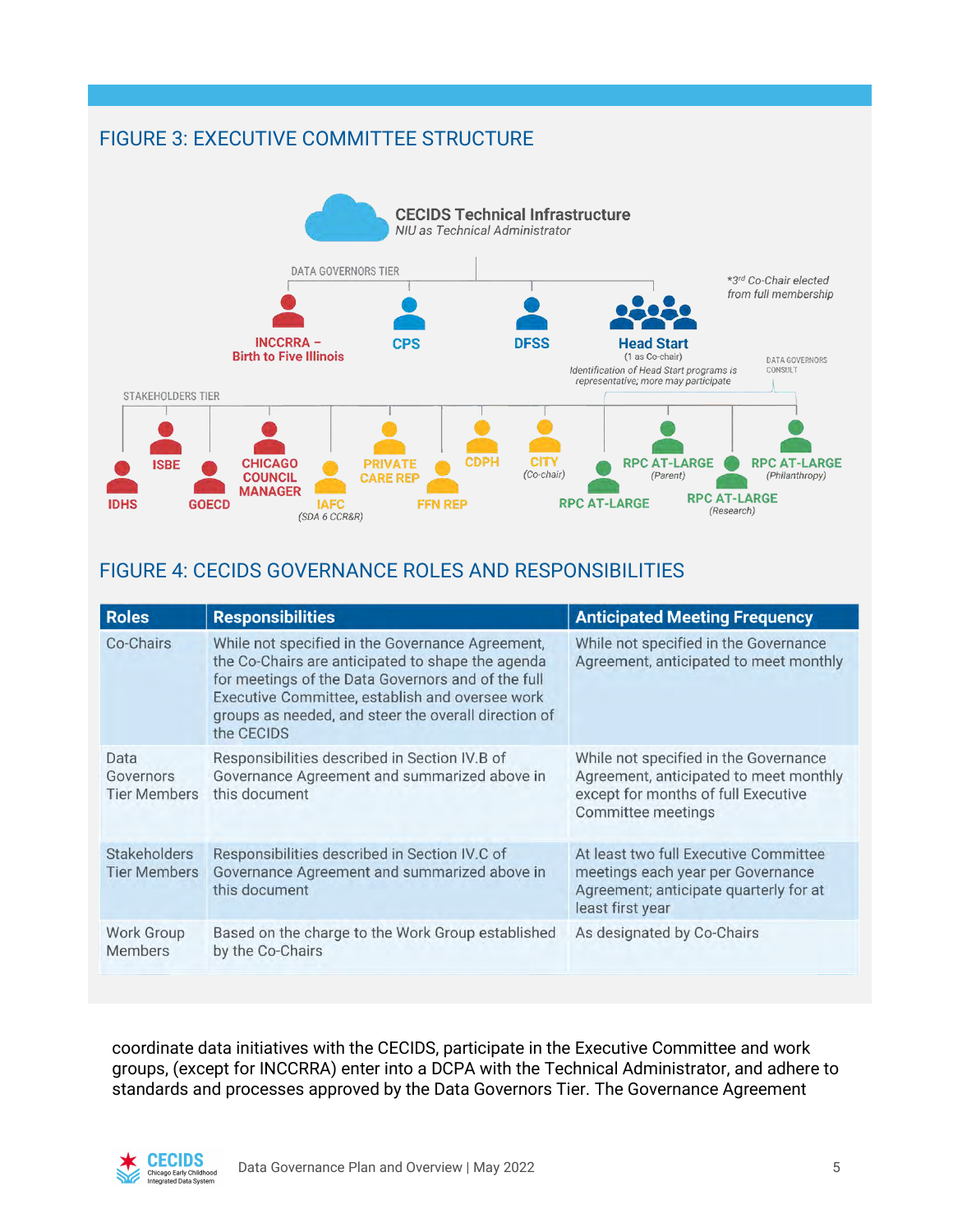establishes the rights of Data Governors to determine what information is provided to CECIDS, determine access to their own data in accordance with the DCPA, review and provide comment on any publication involving the Data Governor's data, and to require the destruction of data within the CECIDS if the data are used in a manner that violates the Governance Agreement or applicable law.

## **4. Data Contributor and Participation Agreement**

The Data Contributor and Participation Agreement (DCPA) is the legal vehicle through which each Data Governor agrees to provide data to NIU, as the CECIDS Technical Administrator, and its subcontractors, including Third Sector Intelligence, in support of the CECIDS. By addressing the use of data for multiple ECEC use cases, the DCPA provides for a streamlined contracting process as opposed to requiring separate contracts for every potential use. The DCPA also empowers Data Governors to participate as collaborators in evaluation activities and to access their own data to analyze ECEC programs and outcomes. The DCPA is structured to comply with FERPA requirements applicable to the evaluation of education programs (including ECEC programs), $<sup>1</sup>$  and addresses the privacy, security, and confidentiality requirements that apply to</sup> all data provided for CECIDS purposes.

The key provisions of the standard CECIDS DCPA are summarized in Figure 5. In addition, Figure 6 describes the data types and permitted uses under the DCPA. Finally, Figure 7 summarizes the data utilization and access provisions of the DCPA.

<sup>1</sup> CECIDS data disclosures rely on the FERPA exception to parental consent for disclosures to "authorized representatives" of "state or local educational authorities" in connection with "an audit or evaluation of Federal or State supported education programs." 34 CFR 99.31(a)(3) and 99.35. The U.S. Department of Education, through its Privacy Technical Assistance Center (PTAC)[, published guidance](https://studentprivacy.ed.gov/resources/integrated-data-systems-and-student-privacy) in 2017 clarifying that education authorities can apply the audit and evaluation exception to participate in an integrated data system (IDS) to facilitate future evaluations of federal- or state-supported education programs. The Department broadly interprets "evaluation" to "include all manners of studies, assessments, measurements, appraisals, research, and other efforts, including analyses of statistical or numerical data derived from education records." 73 Fed. Reg. 15586. Likewise, the definition of "education program" is broad, and includes all types of early childhood and K-12 programs. 34 CFR 99.3.

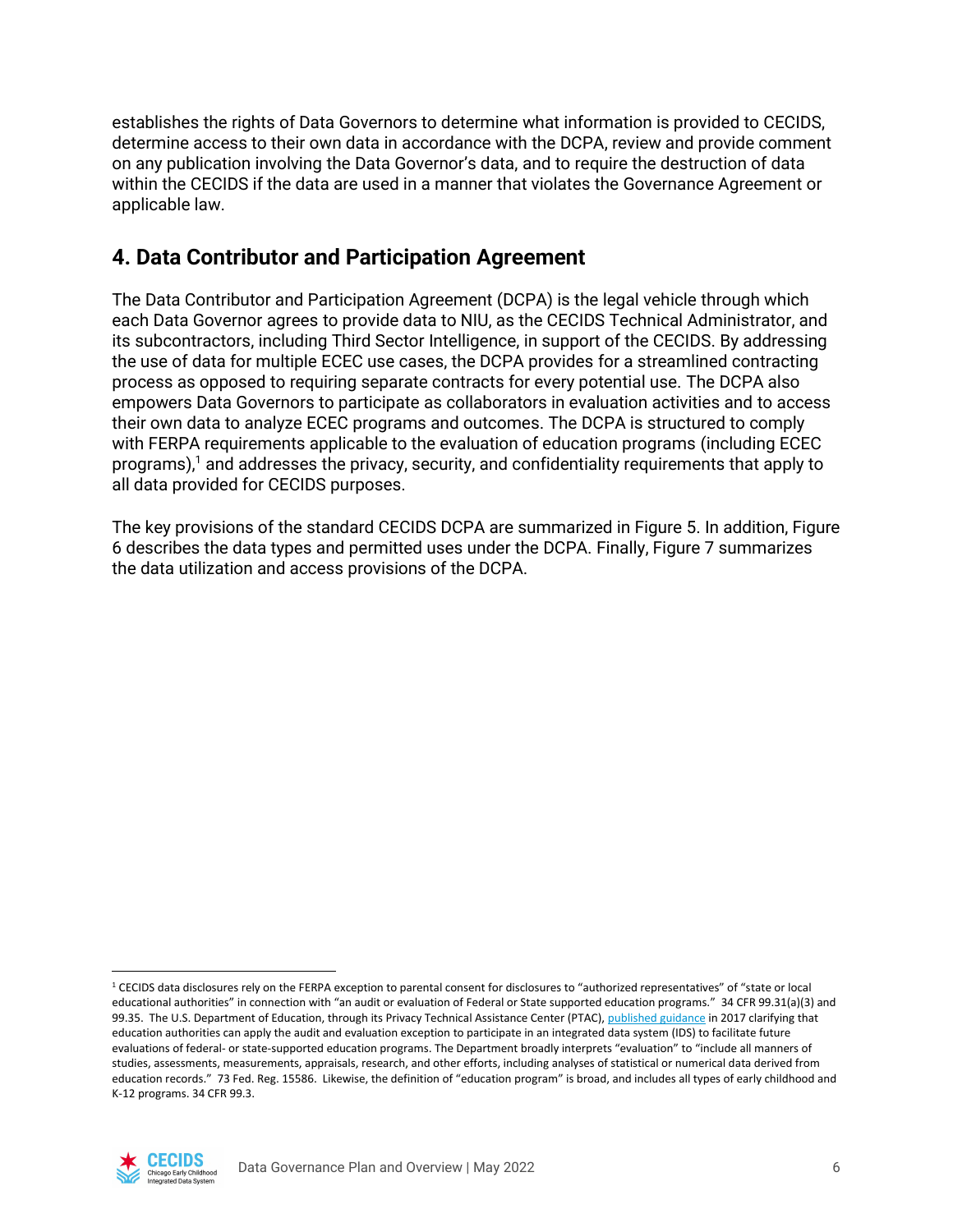## FIGURE 5: KEY PROVISIONS OF THE DCPA

**Section III, Data Contribution and Utilization.** Section III is the primary section of the Agreement describing what data will be provided by the Data Governor, and how that data can be used.

- **A. Designation of Authorized Representative:** This subsection addresses the FERPA requirement that the Agreement must designate NIU and other "Technical Affiliates" (i.e., NIU's subcontractors supporting CECIDS) as the Data Governor's authorized representative for purposes of this Agreement.
- **B. Subcontractors:** This subsection authorizes NIU to utilize subcontractors, and ensures they are also required to comply with all obligations relating to data protection, privacy, security, dissemination, and compliance.
- **C. Data Governor Submissions:** This subsection and the related Exhibit 4 specify the data the Data Governor will provide, with flexibility to allow future changes to the dataset to be approved by an authorized official. It also addresses that it is the Data Governor's responsibility to ensure that it is complying with requirements of law when disclosing data to the CECIDS.
- **D. Data Utilization and Access Authorizations:** This subsection, along with its related Exhibit 5, controls the rights of access to data that the Data Governor has provided to CECIDS. The provisions of this Subsection D and Exhibit 5 of the DCPA are described in more detail in Figures 6 and 7, below. All individuals accessing sensitive information under the Agreement must execute a security pledge committing them to protect and maintain the confidentiality of sensitive information.

**Section IV, Data Security, Compliance, and Confidentiality.** Section IV and the related Exhibit 6 detail how the Data Governor's data and other confidential information will be protected. The Agreement includes a detailed "Security Program" in Exhibit 6 describing the protection of all sensitive information, including security protocols addressing issues such as authentication, data storage, data encryption, and device security. NIU and its subcontractors must follow this Exhibit and all requirements of law applicable to data protection, including FERPA. This Section also describes the parties' mutual obligations to protect each other's confidential information.

**Section V, Disclaimer; Proprietary Rights; Insurance.** Section V includes standard contractual protections for NIU and its subcontractors relating to the CECIDS. This Section describes that NIU and its subcontractors will maintain proprietary rights in the technical system maintaining the data, although the Data Governor retains all ownership rights in its own data. Finally, both the Data Governor and NIU agree to provide appropriate levels of insurance to protect against claims that may arise under the Agreement.

**Section VI, Term and Termination.** The Agreement is for a term aligned to the Governance Agreement (i.e., through December 2026, with provisions for renewal). Either party may terminate the agreement without cause, providing NIU protection in the event funding is not available for the CECIDS and enabling the Data Governor to leave CECIDS if it is not deriving value from participation. In addition, the Data Governor can terminate the agreement for cause. Once the agreement ends, all of the Data Governor's sensitive information will be destroyed in accordance with FERPA (subject to the limited right of continued use for projects that are underway).

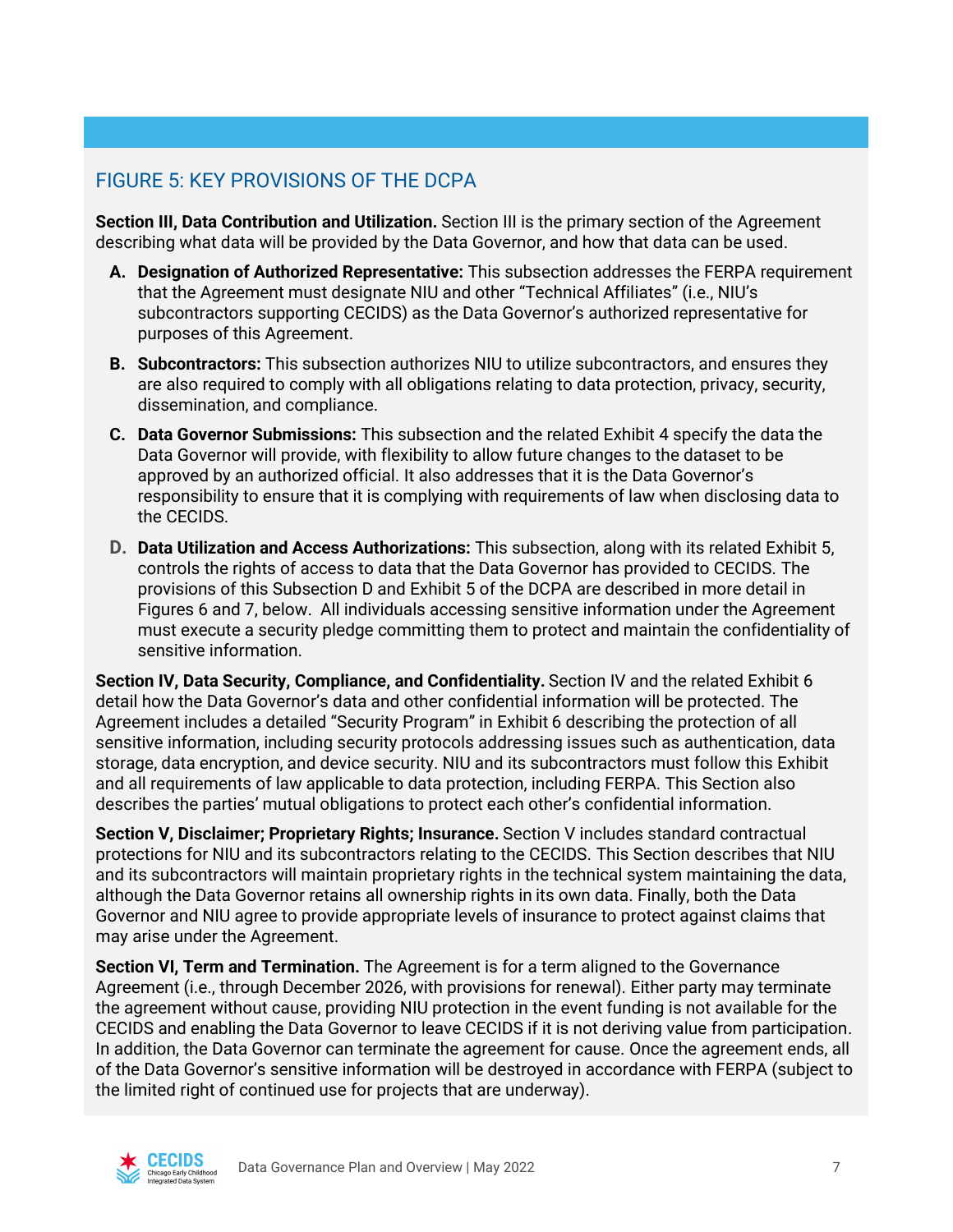# FIGURE 6: DATA TYPES & USES UNDER THE DCPA

| <b>Data Type</b>                                          | <b>Definition</b>                                                                                                                                                                                                                                                                                                                                                                                                            | <b>Uses</b>                                                                                                                                                                                                                                         |
|-----------------------------------------------------------|------------------------------------------------------------------------------------------------------------------------------------------------------------------------------------------------------------------------------------------------------------------------------------------------------------------------------------------------------------------------------------------------------------------------------|-----------------------------------------------------------------------------------------------------------------------------------------------------------------------------------------------------------------------------------------------------|
| Personally<br>Identifiable<br>Information<br>(Level 1)    | Information that can be used, on its own or in<br>combination with other available data, to trace<br>the identity of an individual person and includes,<br>but is not limited to, names, addresses,<br>birthdates, social security numbers, Federal<br>Identification Numbers, and direct personal<br>identifiers used by a Data Governor for<br>administrative purposes.                                                    | <b>Technical Affiliates data</b><br>$\bullet$<br>management and<br>processing<br>Data Governor Core<br>$\bullet$<br>Program Data (see Figure<br>6 for definition)<br><b>Data Governor Enhanced</b><br>Program Data (see Figure<br>6 for definition) |
| Pseudonymous<br>Data<br>(Level 2)                         | Data on individuals that are encrypted and are<br>assigned a pseudonym identifier in the System,<br>and do not include name, social security<br>numbers, or any government-issued<br>identification numbers, but may include other<br>information such as demographic information<br>and birthdates that facilitate valid research and<br>analytics.                                                                         | Research and evaluation<br>$\bullet$<br>pursuant to a data access<br>agreement<br>Development of<br>$\bullet$<br>comparison groups                                                                                                                  |
| Aggregate<br><b>Sensitive</b><br>Information<br>(Level 3) | Information in aggregate form but includes<br>Sensitive or proprietary information intended for<br>access or release only on a "need-to-know" basis                                                                                                                                                                                                                                                                          | Access-controlled<br>$\bullet$<br>dashboards in the System<br>environment                                                                                                                                                                           |
| <b>Non-Sensitive</b><br>Information<br>(Level 4)          | Information must be "Disclosure-Proofed" (does<br>not contain any Sensitive Information, and does<br>not allow the re-identification or reasonably<br>potential inference of the identity of any<br>individual therein, even when combined with<br>other available data); must be classified as Non-<br>Sensitive Information by action of the Data<br>Governors Tier in accordance with the CECIDS<br>Governance Agreement. | Public dashboards<br>Public use files                                                                                                                                                                                                               |